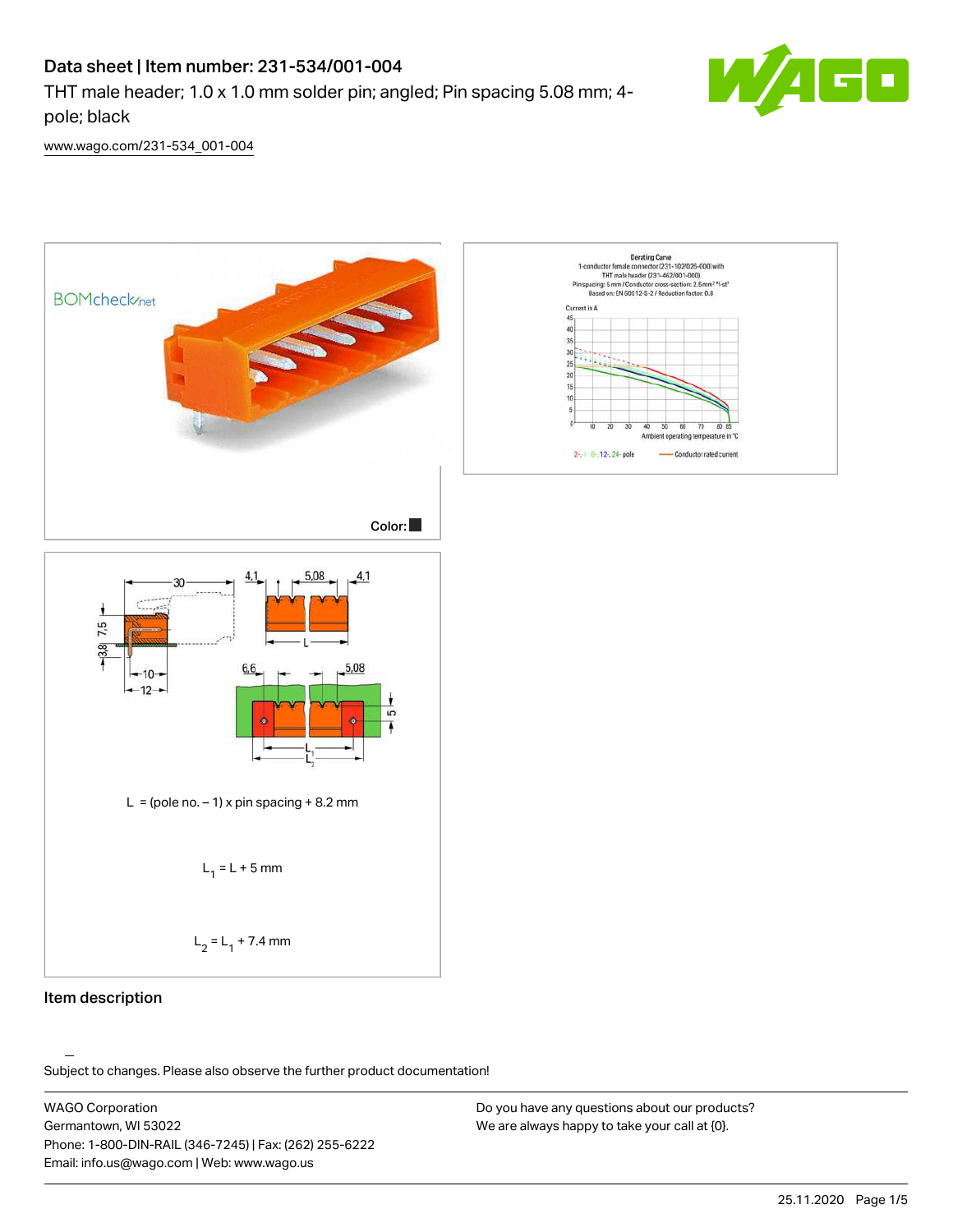

- **Horizontal or vertical PCB mounting via straight or angled solder pins**
- $\blacksquare$ Pin cross-section: 1 x 1 mm
- With coding fingers  $\blacksquare$

#### Safety information 1:

The MULTI CONNECTION SYSTEM (MCS) is designed without breaking capacity for compliance with DIN EN 61984. When used as intended, MCS Connectors shall not be connected/disconnected when live or under load. The circuit design should ensure header pins, which can be touched, are not live when unmated.

### Data Electrical data

#### Ratings per IEC/EN 60664-1

| Rated voltage (III / 3)     | 320 V                                                                 |
|-----------------------------|-----------------------------------------------------------------------|
| Rated surge voltage (III/3) | 4 <sub>k</sub> V                                                      |
| Rated voltage (III/2)       | 320 V                                                                 |
| Rated surge voltage (III/2) | 4 <sub>kV</sub>                                                       |
| Nominal voltage (II/2)      | 630 V                                                                 |
| Rated surge voltage (II/2)  | 4 <sub>k</sub> V                                                      |
| Rated current               | 12A                                                                   |
| Legend (ratings)            | $(III / 2)$ $\triangle$ Overvoltage category III / Pollution degree 2 |

#### Ratings per UL 1059

| Rated voltage UL (Use Group B) | 300 V |
|--------------------------------|-------|
| Rated current UL (Use Group B) | 10 A  |
| Rated voltage UL (Use Group D) | 300 V |
| Rated current UL (Use Group D) | 10 A  |

# Ratings per CSA

| Rated voltage CSA (Use Group B) | 300 V |
|---------------------------------|-------|
| Rated current CSA (Use Group B) | 10 A  |
| Rated voltage CSA (Use Group D) | 300 V |
| Rated current CSA (Use Group D) | 10 A  |

# Connection data

| Pole No.                   |  |
|----------------------------|--|
| Total number of potentials |  |

Subject to changes. Please also observe the further product documentation!

| <b>WAGO Corporation</b>                                | Do you have any questions about our products? |
|--------------------------------------------------------|-----------------------------------------------|
| Germantown, WI 53022                                   | We are always happy to take your call at {0}. |
| Phone: 1-800-DIN-RAIL (346-7245)   Fax: (262) 255-6222 |                                               |
| Email: info.us@wago.com   Web: www.wago.us             |                                               |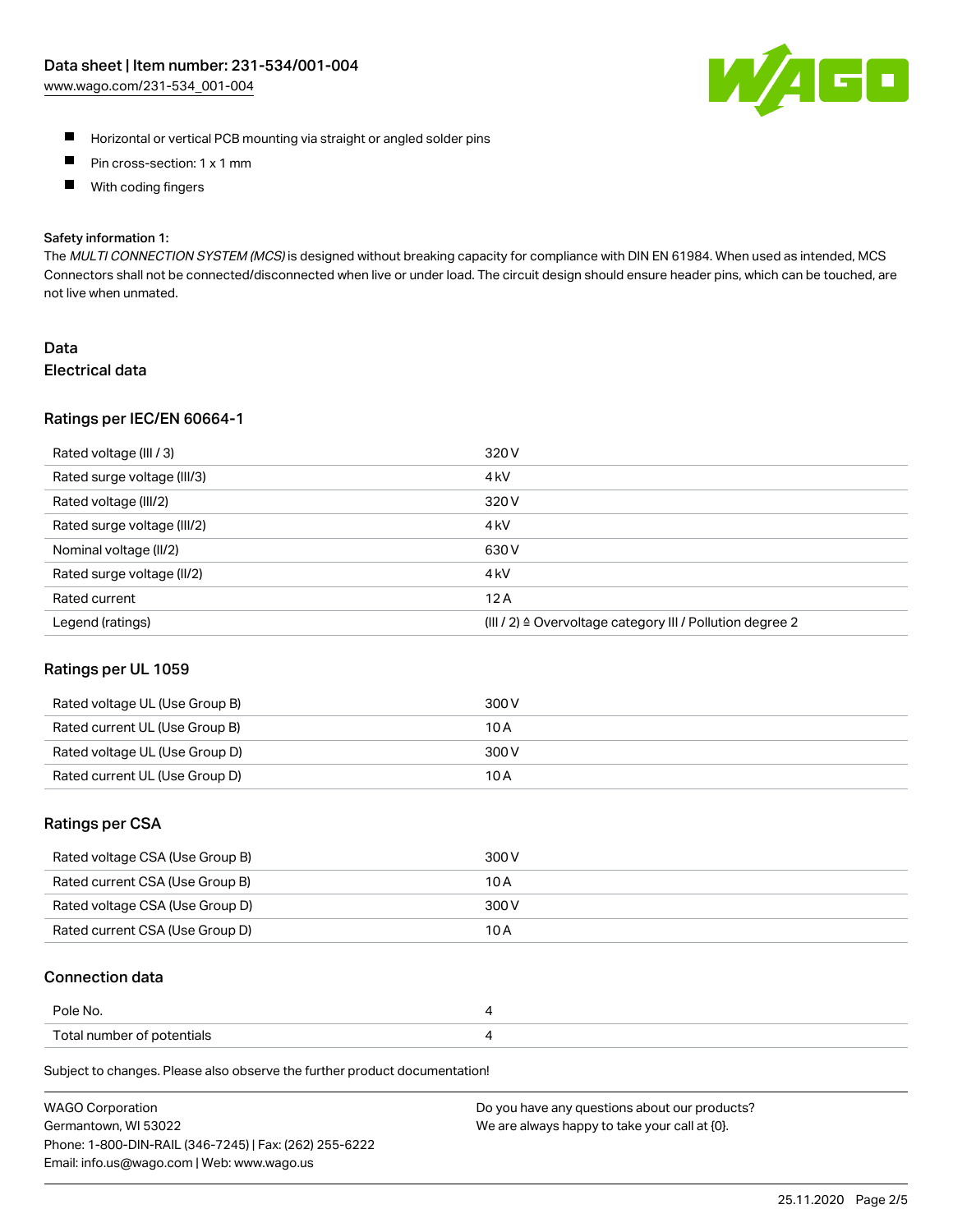[www.wago.com/231-534\\_001-004](http://www.wago.com/231-534_001-004)



| Number of connection types |  |
|----------------------------|--|
| Number of levels           |  |

# Physical data

| Pin spacing                          | 5.08 mm / 0.2 inch    |
|--------------------------------------|-----------------------|
| Width                                | 18.36 mm / 0.723 inch |
| Height                               | 13.4 mm / 0.528 inch  |
| Height from the surface              | 8.4 mm / 0.331 inch   |
| Depth                                | 12 mm / 0.472 inch    |
| Solder pin length                    | $5 \,\mathrm{mm}$     |
| Solder pin dimensions                | $1 \times 1$ mm       |
| Drilled hole diameter with tolerance | $1.4 \text{ mm}$      |

# Plug-in connection

| Contact type (pluggable connector) | Male connector/plug |
|------------------------------------|---------------------|
| Connector (connection type)        | for PCBs            |
| Mismating protection               | No                  |
| Mating direction to the PCB        |                     |

#### PCB contact

| PCB contact                         | THT                                     |
|-------------------------------------|-----------------------------------------|
| Solder pin arrangement              | over the entire male connector, in line |
| Number of solder pins per potential |                                         |

# Material Data

| Color               | black                                 |
|---------------------|---------------------------------------|
| Material group      |                                       |
| Insulation material | Polyamide 66 (PA 66)                  |
| Contact material    | Electrolytic copper $(E_{\text{Cl}})$ |
| Contact plating     | tin-plated                            |
| Fire load           | $0.026$ MJ                            |
| Weight              | 1.4g                                  |

# Environmental Requirements

Limit temperature range  $-60... +100$  °C

Subject to changes. Please also observe the further product documentation!

| <b>WAGO Corporation</b>                                | Do you have any questions about our products? |
|--------------------------------------------------------|-----------------------------------------------|
| Germantown. WI 53022                                   | We are always happy to take your call at {0}. |
| Phone: 1-800-DIN-RAIL (346-7245)   Fax: (262) 255-6222 |                                               |
| Email: info.us@wago.com   Web: www.wago.us             |                                               |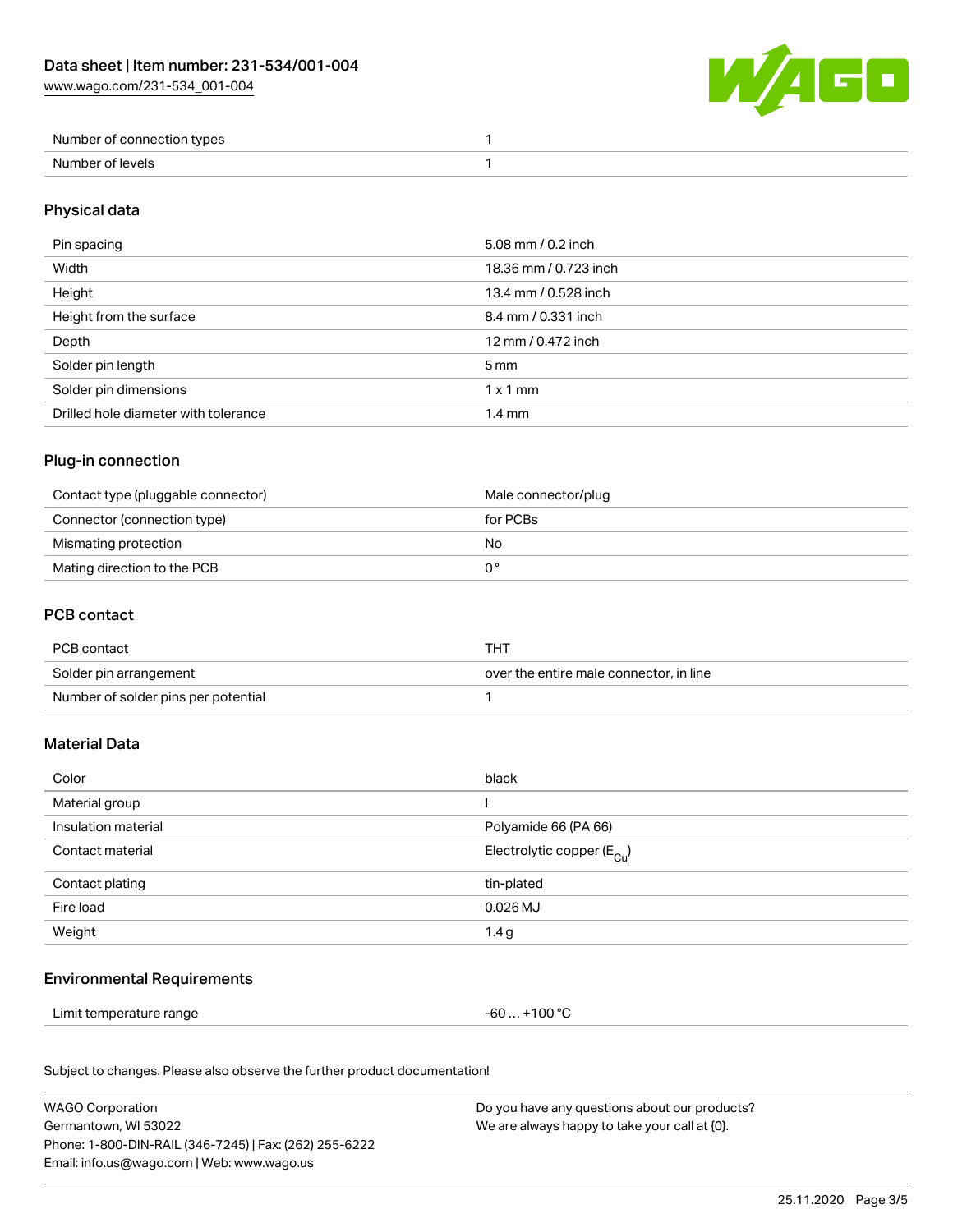

# Commercial data

| Product Group         | 3 (Multi Conn. System) |
|-----------------------|------------------------|
| Packaging type        | <b>BOX</b>             |
| Country of origin     | PL                     |
| <b>GTIN</b>           | 4044918866873          |
| Customs tariff number | 85366990990            |

# Approvals / Certificates

#### Country specific Approvals

| Logo              | Approval                               | <b>Additional Approval Text</b> | Certificate<br>name |
|-------------------|----------------------------------------|---------------------------------|---------------------|
| <b>RE</b><br>متعد | <b>CSA</b><br>DEKRA Certification B.V. | C <sub>22.2</sub>               | 1466354             |

#### Ship Approvals

| Logo          | Approval            | <b>Additional Approval Text</b> | Certificate<br>name |
|---------------|---------------------|---------------------------------|---------------------|
| 0             | BV                  | IEC 60998                       | 11915/D0            |
| <b>BUREAU</b> | Bureau Veritas S.A. |                                 | BV                  |

#### UL-Approvals

|      |                                |                          | Certificate |
|------|--------------------------------|--------------------------|-------------|
| Logo | Approval                       | Additional Approval Text | name        |
|      | UR                             | <b>UL 1977</b>           | E45171      |
| D    | Underwriters Laboratories Inc. |                          | sec. 5      |

# Compatible products

#### Marking accessories

| e de la completa de la completa de la completa de la completa de la completa de la completa de la completa de<br>La completa de la completa de la completa de la completa de la completa de la completa de la completa de la co | Item no.: 210-833<br>Marking strips; on reel; 6 mm wide; plain; Self-adhesive; white | www.wago.com/210-833 |
|---------------------------------------------------------------------------------------------------------------------------------------------------------------------------------------------------------------------------------|--------------------------------------------------------------------------------------|----------------------|
| <b>Sold in the Company's Security And Street</b>                                                                                                                                                                                | Item no.: 210-834<br>Marking strips; on reel; 5 mm wide; plain; Self-adhesive; white | www.wago.com/210-834 |
| Coding                                                                                                                                                                                                                          |                                                                                      |                      |

Subject to changes. Please also observe the further product documentation!

WAGO Corporation Germantown, WI 53022 Phone: 1-800-DIN-RAIL (346-7245) | Fax: (262) 255-6222 Email: info.us@wago.com | Web: www.wago.us Do you have any questions about our products? We are always happy to take your call at {0}.